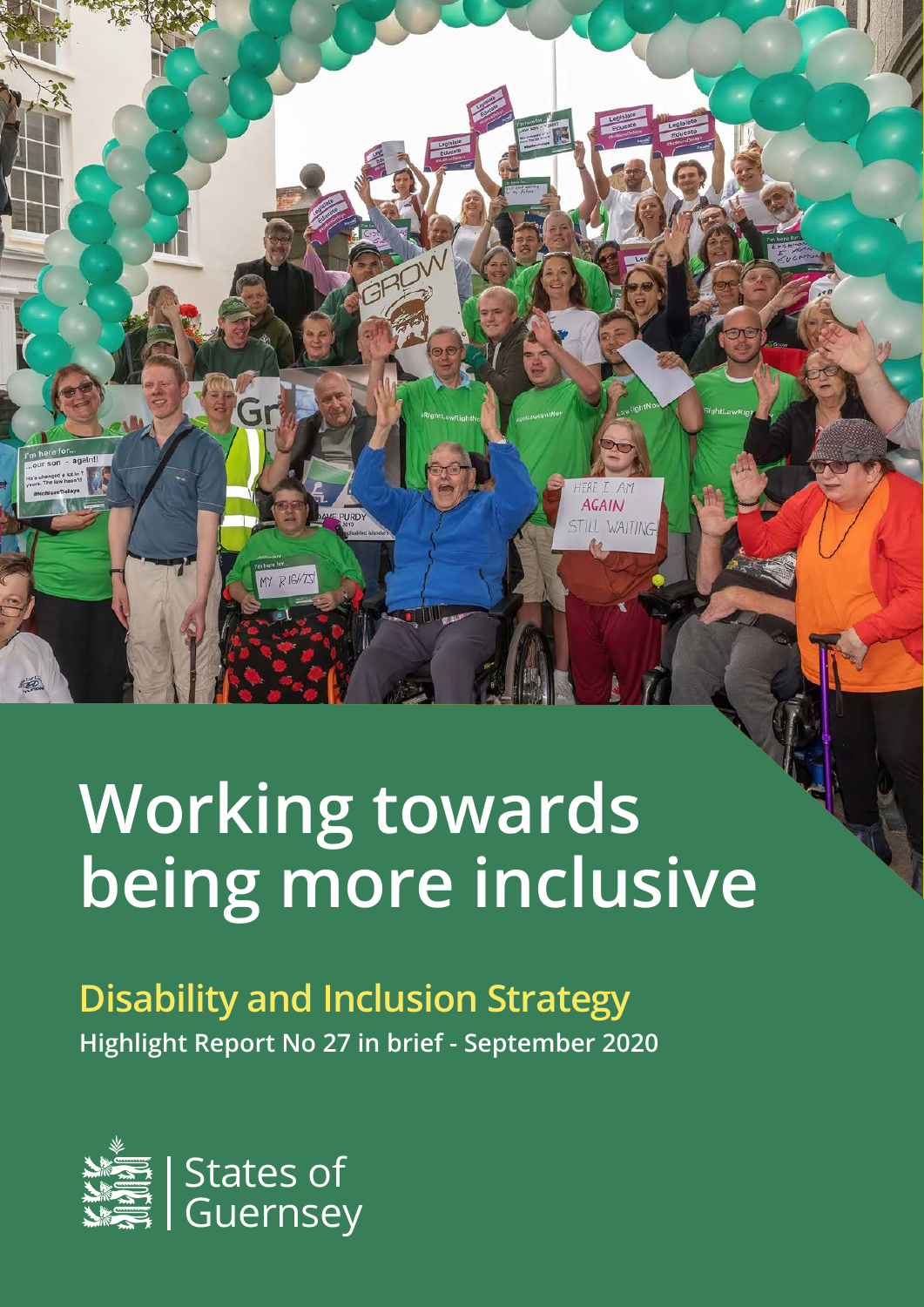#### **The work streams below are still being developed:**

|                    | Information and Awareness-Raising                                                                                                                     | <b>ESS</b> |
|--------------------|-------------------------------------------------------------------------------------------------------------------------------------------------------|------------|
| Significant        | Safeguarding Vulnerable Adults                                                                                                                        | <b>HSC</b> |
| <b>issues</b>      | Framework for People with Speech                                                                                                                      | <b>HSC</b> |
| Some issues /      | Language and Communication Needs                                                                                                                      |            |
| risks              | Framework for People with                                                                                                                             | <b>HSC</b> |
|                    | <b>Learning Disabilities</b>                                                                                                                          |            |
| On track           | Supported and Mainstream                                                                                                                              | <b>ESS</b> |
|                    | Employment                                                                                                                                            |            |
| <b>Not Started</b> | UN Convention on the Rights of                                                                                                                        | <b>ESS</b> |
|                    | Persons with Disabilities (UN CRPD)                                                                                                                   |            |
|                    | The States of Guernsey is not in a position to seek<br>the extension of the ratification of the UNRCPD<br>until key work streams have been completed. |            |

**The work streams below are complete and now live:**

See each work stream status for further details.

#### **Discrimination Legislation**

Implementation now rests with ESS

**Employment and Equal Opportunity Service**

Implementation now rests with ESS

**Capacity Legislation** Implementation now rests with HSC

**Review of States' Obligations** Implementation now rests with States of Guernsey

**Information and Awareness-Raising** Implementation now rests with ESS

#### **Framework for People with Dementia**

Implementation now rests with HSC

**Framework for People with Autism** Implementation now rests with HSC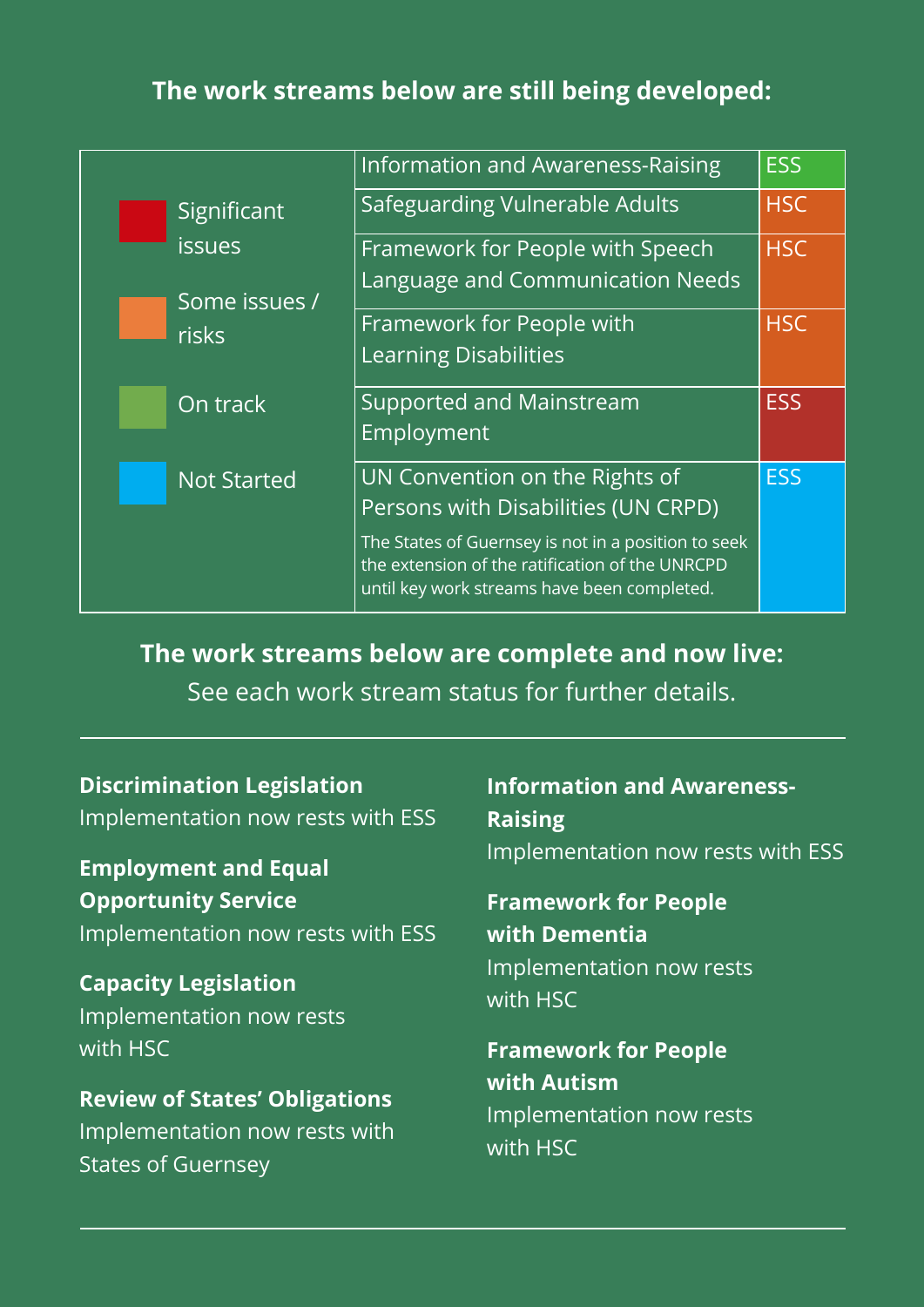### **Discrimination Law**

In July Deputy Michelle Le Clerc presented the proposals for the new Law to the States.

The States agreed for the new Law to be written.



# **Equality and Rights Organisation**

This organisation will now be called the Employment and Equal Opportunities service.

It will help everyone to understand how to act within the new Law.



# **Information and news**

The island wide election will take place in October. Members of the Ron Short centre and service users of the Adult Disability service helped review the easy read documents.

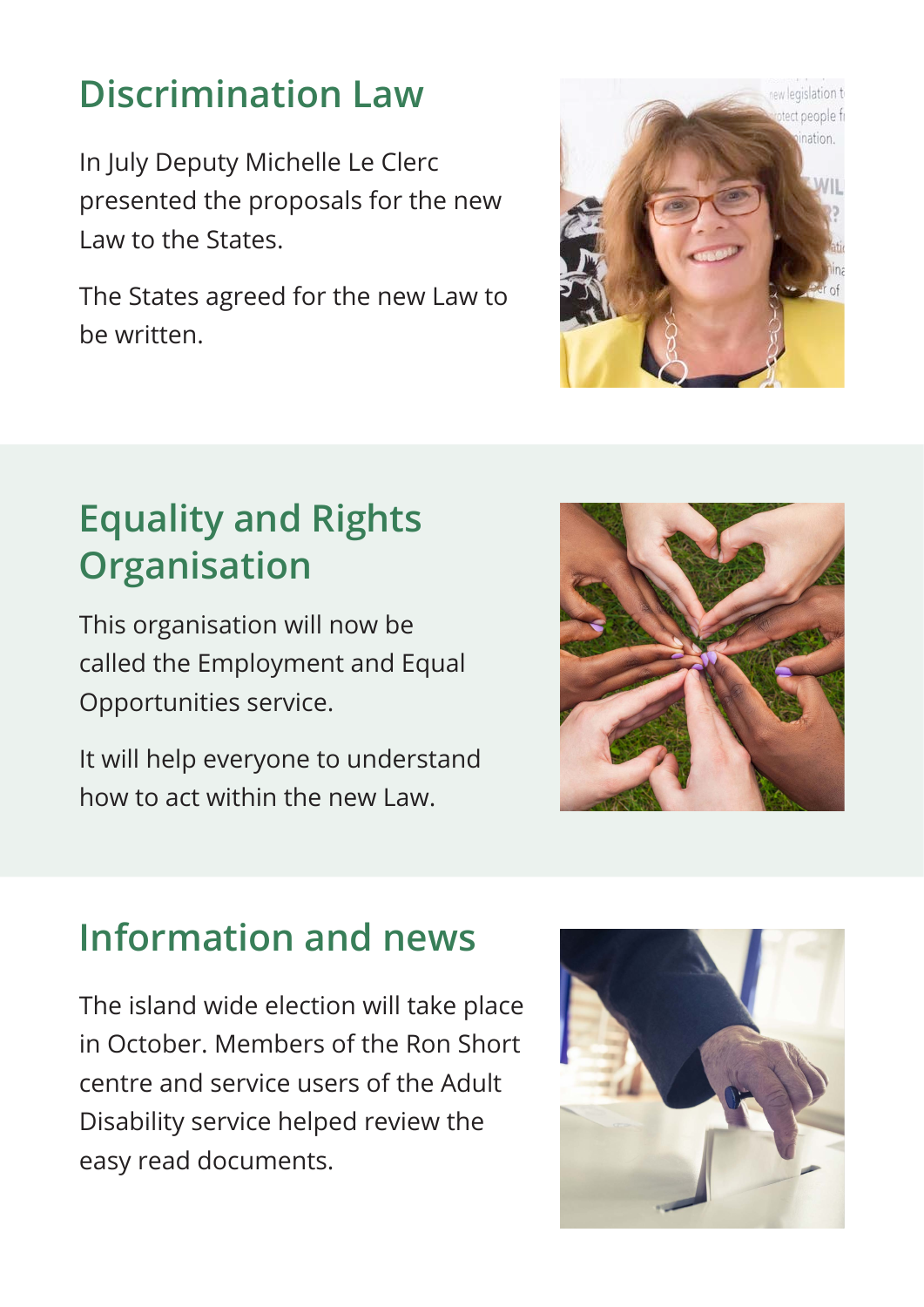These will help people to know:

"How to vote" "How to apply to postal vote" "How to postal vote" and "Where to vote".



#### The hidden disability training was given to the new Police **Officers**

The Beau Sejour centre have a new accessible toilet on the concourse level.

This will mean there is a toilet nearby when people go to concerts and events.



The new pedestrian crossing at Lower Vauvert was finished.

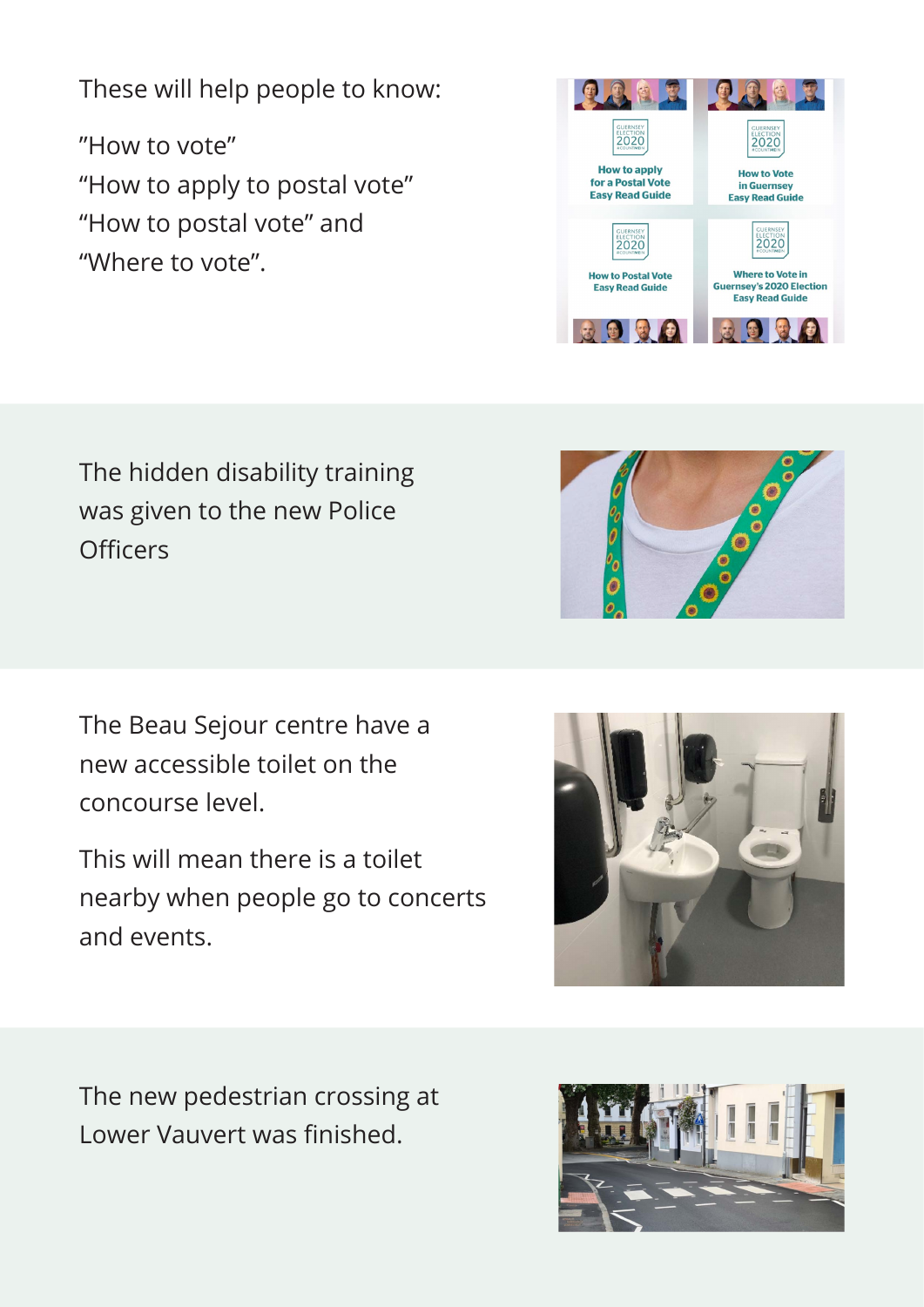### **Framework for people with Dementia**

The Tovertafel is a special table with moving images.

It can be used on Monday to Friday 9-5 pm at the Nouvelle Maritaine.